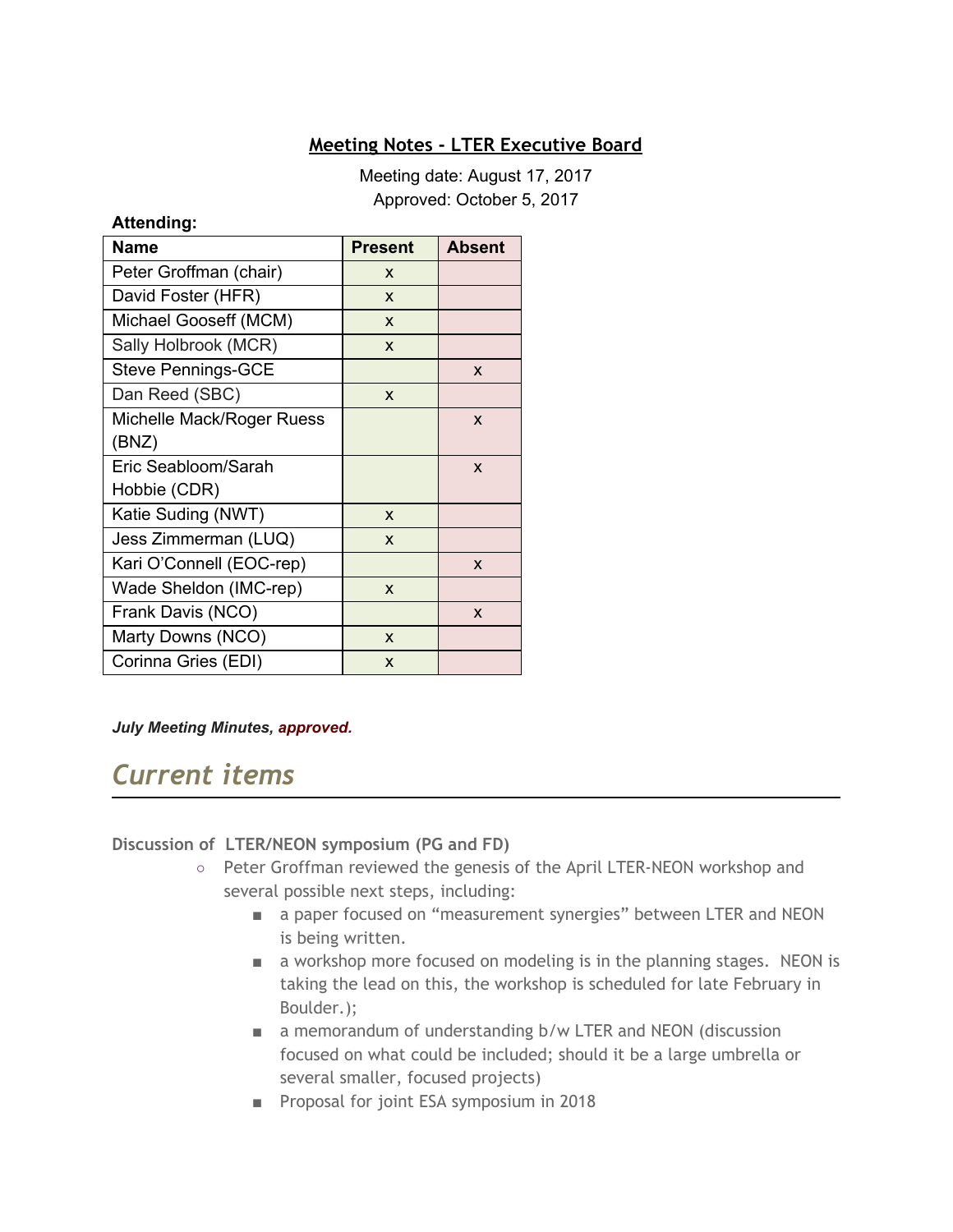- Several members of the Executive Board have LTER sites co-located with NEON sites and have very little sense of what is happening at their sites. All thought that some agreement would be a step in the right direction in terms of communication.
- The Executive Board voiced general support for a specific data sharing agreement -- focused on specific data streams, ideally around the needs of a particular synthesis working group that would need both LTER and NEON data to achieve their goals.
- Getting concrete experience with NEON's synthesis and Quality Assurance/Quality Control approach could be valuable. That's been a weak point in our data management approach in LTER.
- There were some concerns that an overly vague MOU would not deliver concrete results and would potentially jeopardize LTER's independence. Also, some noted that mainly terrestrial sites would stand to benefit.
- There is concern in the ecological community about what will happen to funding for project-based research if and when NEON operational funds need to come from the NSF Division of Biology budget. There is some uncertainty about just where the funds are coming from. The NEON Scientific and Technical Advisory Committee (Groffman is a member) is working to clarify this and to facilitate communication with the ecological community.
	- It is worth noting some parallels with the Ocean Observatories Initiative (OOI) and concerns in that research community. The National Academy of Sciences ran an evaluation of OOI several years ago and made recommendations that supported finding a new balance between infrastructure and core research. That seems to have resolved any potential tension.

## **ASM content planning/committees, date change (MD)**

- New date for All-Scientists' Meeting: September 30-October 4, 2018
- Volunteer planning committee: Frank Davis, Melany Fisk, Chris Swann, Katie Suding, Jennifer Rehage, Paul Julian, Rachel Morgan-Kiss, grad student, IM, Jill Haukos (KNZ), new site rep.
- Marty will reach out to new sites, education committee, grad committee
- Wade will discuss IM rep with IM Executive Committee

## **Nominating Committee for another chair**

We need to nominate a new chair for the LTER Science Council. The last time, we had fairly senior people on the nominating committee, which helped encourage candidates. The committee was: Deb Peters, Alan Knapp, Emma Rosi-Marshall and Mark Ohman. Perhaps a mixture of people from this committee and a few new members?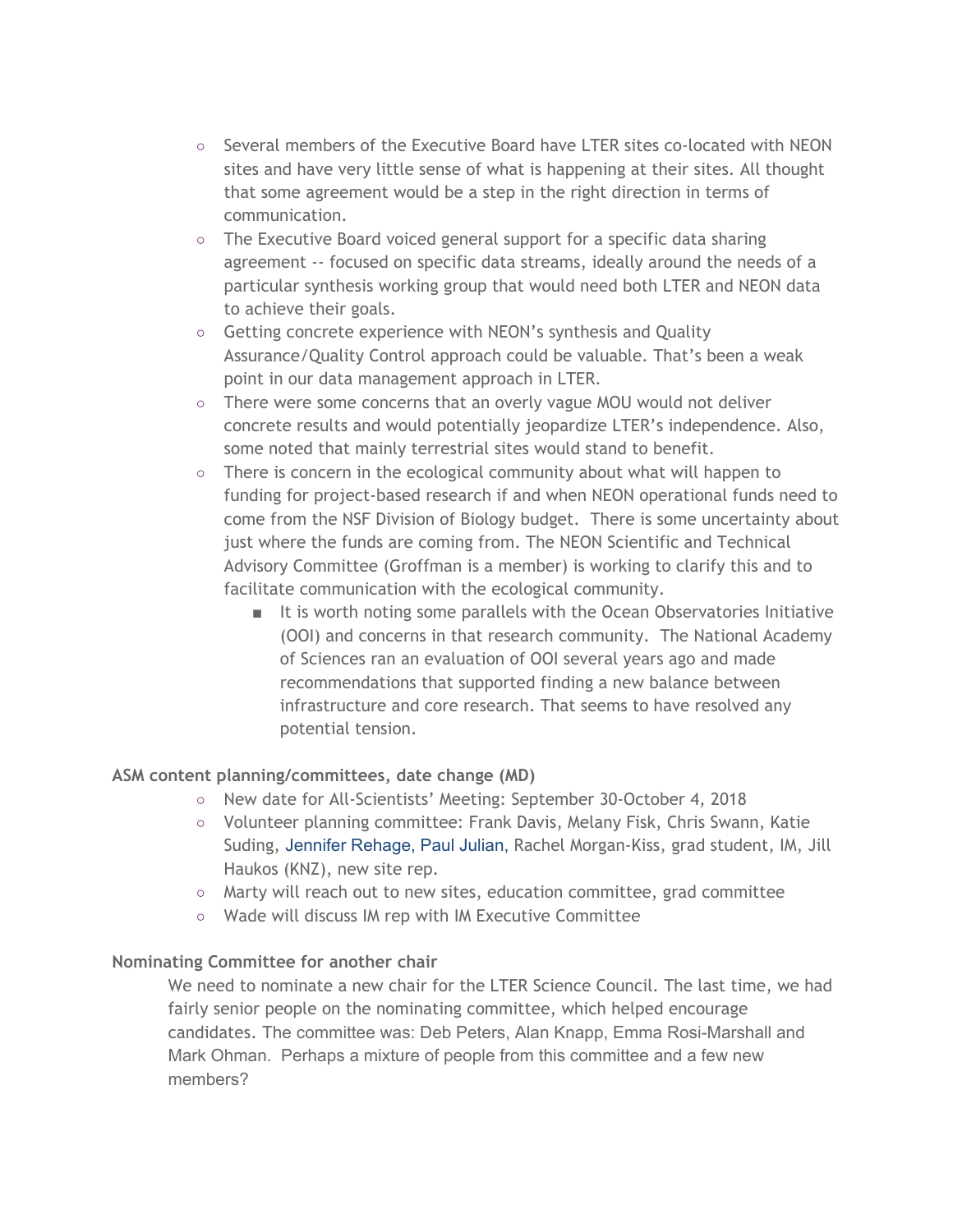# **Web site(s) update (MD)**

There are several web site efforts in progress right now.

- An information management committee is working on updating im.lternet.edu (Brian Herndon chairing).
- A joint working group of information managers and outreach managers is working on a new set of web site guidelines for LTER sites (Mary Martin and Marty Downs chairing).
- The Network Communications Office is working with a web design firm on updating lternet.edu, drawing design inspiration from the new logo. There will be a prototype to share soon. Meanwhile, the NCO is considering a new feature - a database of experiments at each site, grouped in broad categories, such as nutrient additions, rainfall manipulations, disturbance simulations, etc. **Discussion:**
	- Not all the sites have experiments. We might want to include "natural" experiments or comparisons, but it might dilute the message.
	- To gather information, it might be worthwhile to look at sessions from past All Scientist meetings.
	- A lot of this information was compiled for the strategic plan and 30-year review.
	- How will we handle cross site syntheses?
	- Marty will move forward with collecting the data.

**Revising our committee structure: New approach to consider (FD)**

● Wait for Frank Davis to discuss at next meeting

**NSF symposium planning, possible themes (MD):**

NSF working group advised us at the science council meeting that Cheryl Dybas and Marty Downs would take the lead on NSF symposium planning. Marty would appreciate feedback on possible themes:

- Integrating human "disturbance" -- from science council (save for 2019)
- Focus on a synthesis working group (Metacommunities? Synchrony?, Biodiversity and productivity?).
- For reference, current working groups are here: <https://lternet.edu/synthesis-working-groups-2016> and <https://lternet.edu/working-groups-2017>
- LTER Futures (from 2016 Science Council) -- how to differentiate from recent "Scenarios" symposium?

# **Update from Environmental Data Initiative (Corinna Gries)**

- The LTER and other information managers met at Environmental Science Information Partnership meeting (ESIP) and it went really well.
- EDI attended Ecological Society of America Meeting and had a booth where many people stopped. The data management workshop they held was scheduled for a late evening time slot, so attendance was disappointing.